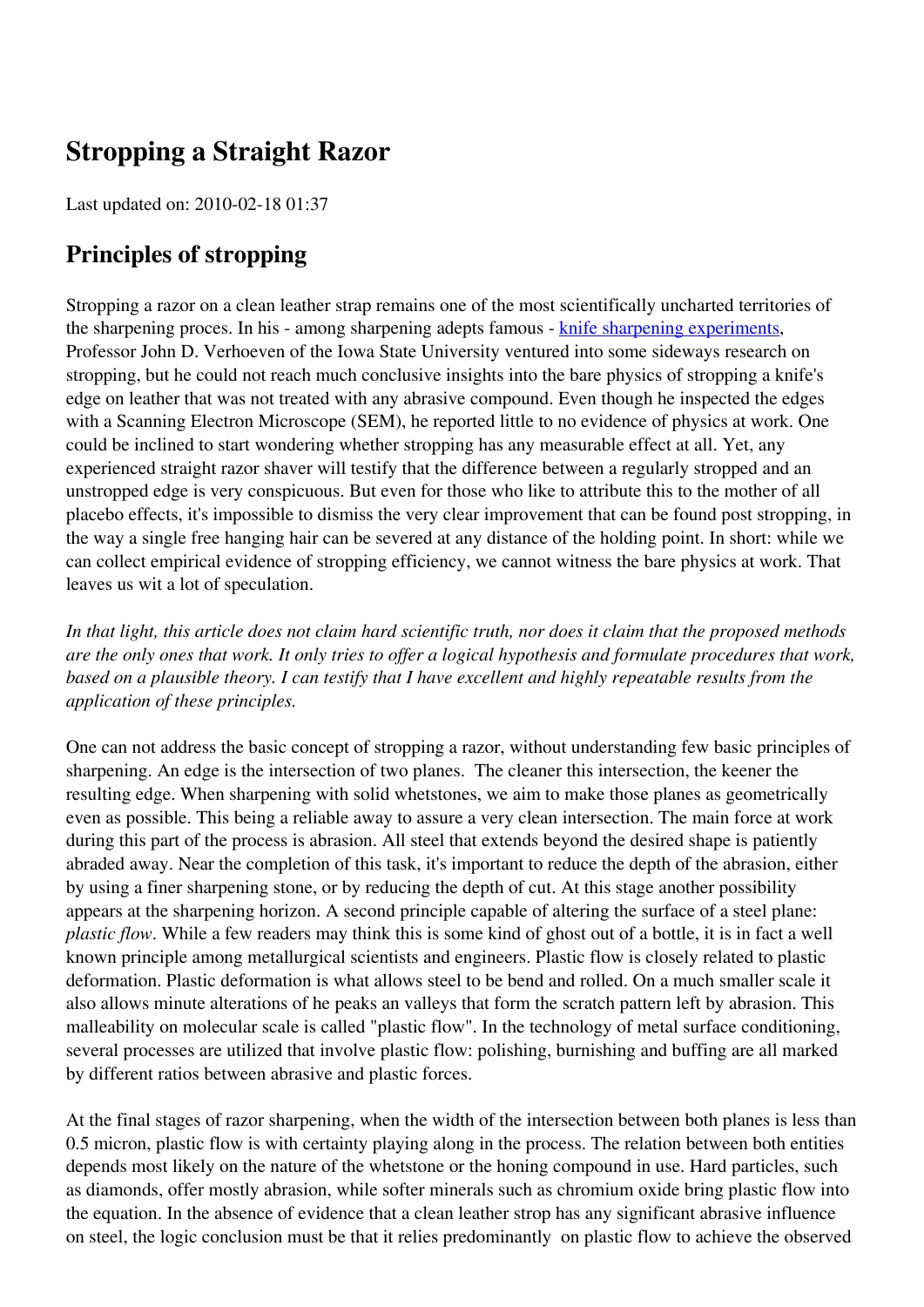results. I have only circumstantial evidence to sustain that claim, because I have no means to monitor the effects directly. As already stated, Professor Verhoeven wasn't able to reveal any traces of abrasion by stropping on clean leather. The absence of black residue on a well used strop supports that claim. Neither does the organic origin of leather, which offers no reason to expect the presence of hard molecular structures, as they are often found in matter of mineral origin. That leaves only plastic flow as a valid candidate to cause the assets of stropping on clean leather.

## **But why would we need such a thing?**

As mentioned above, an adequate sharpening process aims at defining the keenest possible intersection between both planes of a cutting edge. But even so, this intersection has its thickness, which can be seen as a ultra narrow strip of steel still undefined, typically approximating 0.5 micron on a razor. There's an old term in the field of razor sharpening, that has been subject to some controversy in recent times. Our ancestors called the very apex of a razor's edge "the fin". They claimed to strop in order to (re)align "the fin". I think they were not far from the truth. If we look at a SEM-picture - that I borowed from Verhoeven's study - of the rim on top of the edge, we can see it is occupied by small bur-like structures. These are not true burs, because they do not extent beyond the margins of the tip. It's best to think of them as burs in embryonic state. It are these structure that we will attempt to fold into the same direction, by application of stropping action.

When we're succesful at doing so, we will experience a clear improvement of the performance of the edge, albeit this is not a long lasting vantage. This extremely thin portion of the edge easily looses its alignment during impact with beard hairs while shaving. For this reason, stropping needs to be repeated at least every few shaves, and ideally every shave.

# **A serviceable strop.**

### **A linen component:**

A good strop consists of two components: the leather strap itself, and a strap of similar size, made from a woven fabric. This second component is generally referred to as "linen", sometimes "canvas", although the fabric is seldom genuine linen, often cotton canvas, or even nylon or felt (though I personally do not venerate the latter two for this purpose). The main function of the linen strap is to protect the leather component. Stropping on linen removes all debris of the edge: hardened soap residue, microscopical corrosion, possible micro-fragments of steel that were partially teared off the edge during a previous shave. The fabric is rough enough to remove all those anomalies and embeds them safely in the depths of the fabric, where they can't do any harm (iron oxide, a.k.a. "rust", is harder than steel). For the same reason, it is also recommended to first strop on linen immediately after a honing job. It is a documented fact that during the sharpening process, honing debris deposits(*Experiments on Knife Sharpening*, prof. John D. Verhoeven, Department of Materials Science and Engineering,

Iowa State University, pages 2 and 3) are formed. These cannot be just wiped off with a paper towel. The formation of these debris deposits is the major reason why we hone with an edge leading stroke. Sharpening with the edge trailing delivers the deposits right where we don't want them, namely: at the very edge itself. A honing stroke with the edge leading prevents this as much as possible, but not entirely. A good linen strop exerts a minor abrasion to reduce this debris without adding much on its own.

It is clear that the linen component won't gather all this dirt endlessly. It needs periodic cleaning. I do this about once a year, or whenever the fabric looks really grimy. The procedure is as follows: separate the linen from the leather, or - when that's not possible - wrap the leather in cling film and place a towel or a cloth between the linen and the leather. Take a puck of soap (a shave puck works fine) and a stiff brush.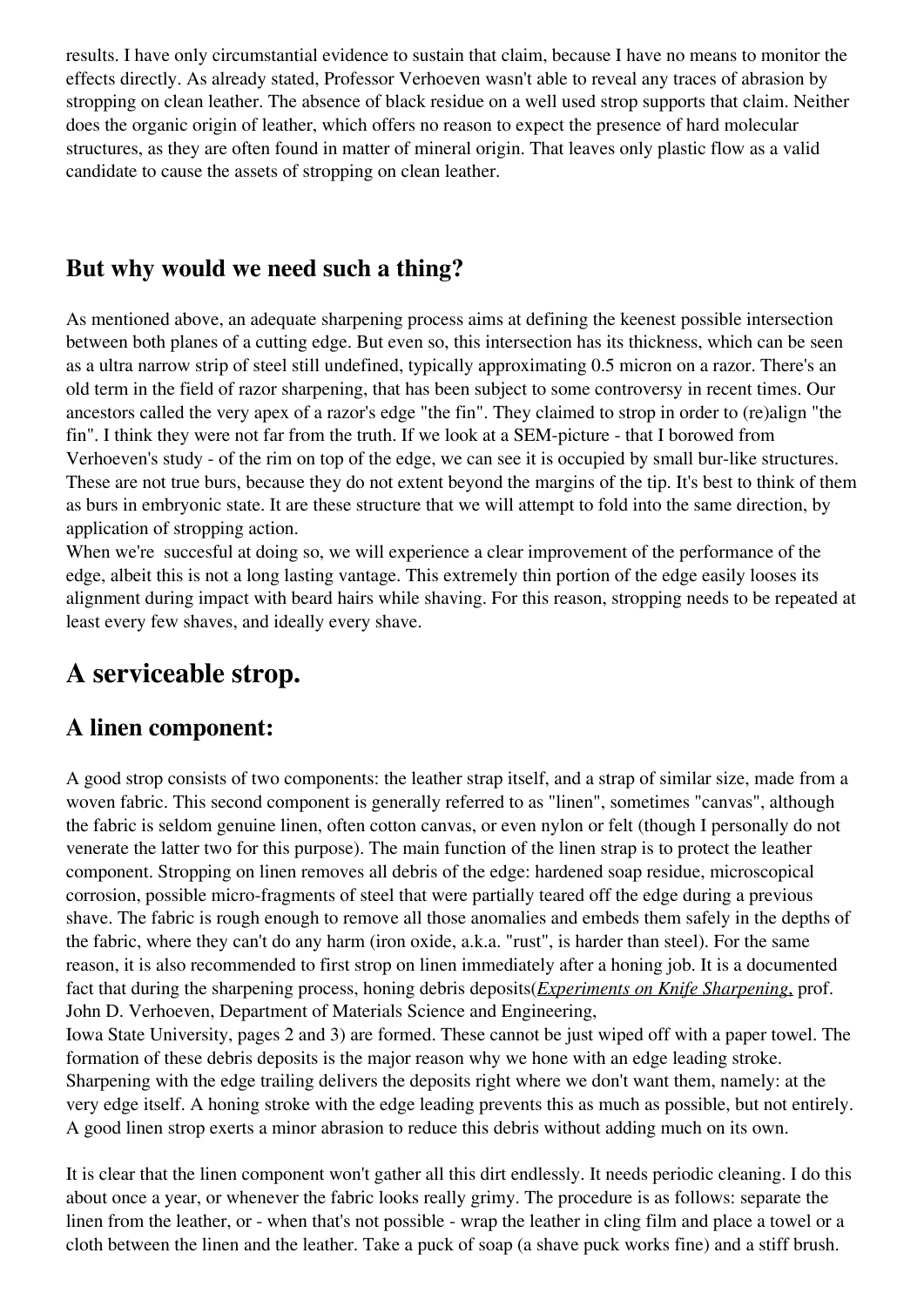Moisten the brush, run it over the soap, and rub the surface of the linen with the brush. A thick foam should be vigorously rubbed into the fabric. Let this set for a few minutes. Next remove as much of the soap as possible with paper towels. The fabric should look much cleaner now. Repeat the entire procedure and allow the linen to dry overnight. Use a vacuum cleaner to remove the dried soap dust out of the fabric. Your linen strop will look like new. Once again: take every precaution to avoid staining the leather component.

The technique for stropping on the linen surface is the same as for the leather surface. We will address it in detail at that paragraph.

### **And a leather component:**

Lots is to be said about the properties of the leather component. There are many creatures with a hide that can be turned into leather, as they are many substances that can be used in the tanning process, from pigeon droppings, over animal brains to birch-wood ashes. Different techniques to condition the surface. Etcetera. I am not nearly knowledgeable enough to offer any meaningful advice in this matter. But I've been around: I've owned three strops, and have had the opportunity to try several more. Based on that limited experience, I can tell you this: when new to straight razors and stropping, by all means, stick with brands that have decades of experience in this field and a reputation to loose. If you want to experiment with kangaroo leather (it exists!) postpone till you know what to expect from a strop. Beware of cheerful testimonials on Internet forums (that also includes Coticule.be). People generally write those posts to convince themselves that the overly expensive item they just bought was truly money well spend. Or to boost the price the item fetches when they put it in the classifieds two weeks later...

I recommend the Dovo "*Russian Juchten Leather*" strops. They have leather with excellent stropping properties and the linen (the one with the V-weave pattern) is among the best I've come across. But most importantly: they're affordable. You're bound to nick the strop during the first year of gaining experience. This is completely normal and to be accepted. You'll learn to avoid such little mishaps eventually. At which point you can treat yourself to a genuine piece of leather and linen artwork, to be cherished the rest of your life. Maybe one in Donkey leather. I'd fancy that. :-) But I bet you'll secretly still like your battered old Dovo.

Superficial nicks can be sanded out with 180 grit sandpaper. I'm not overly fond of pumice for this purpose. Pumice leaves a very fine abrasive dust (it's an ingredient in some types of compound for metal polishing), you don't want to end up with a partially "pasted" strop. If your stropping calamity caused a small loose flap, it can be glued in place with a few drops of CA-glue. Immediately wipe off excess glue, and sand everything flush once cured.

Stropping lends its efficacy from friction. We'll discuss this in detail in the paragraph that addresses the stropping stroke, but the surface condition is a big contributing factor to the friction exerted on the edge. The amount of grip the leather has on steel determines how easily you can manage to get that friction going, while keeping pressure within reasonable range. If the leather is too slick, it'll require so much pressure that you might both deflect the strop and the blade. Strop deflection can be counteracted by pulling harder on the strop, but it'll remain awkward, and we have no solution for blade deflection. So far, I've always found the most agreeable draw on leather that had a slightly raised grain, typically found on Nubuck-like finishes. (I'm talking about the texture, not necessarily about the actual process).

There are ways to influence draw of a leather surface. I advice caution with oil or fat for that purpose. Depending on climate and the inherent properties of the particular leather, they can be useful, once a a year or so - sparingly-, to condition the leather. Though regular rubbing with the palm of your hand easily keeps a strop in peak condition. The natural lipids that keep the skin of our palms supple, beats every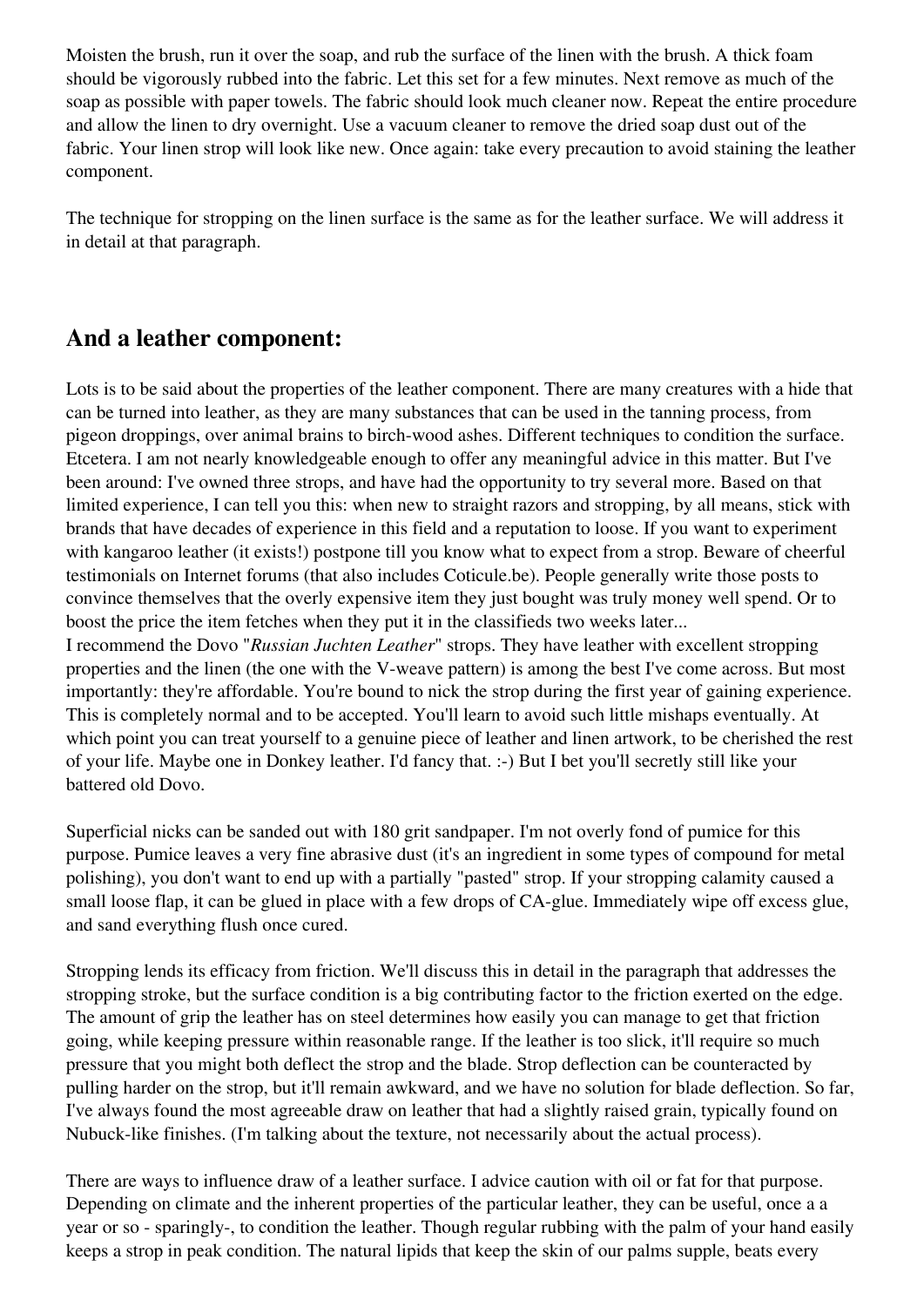imagineable oil in a bottle, ànd it comes for free. A strop that demands the application of massive amounts of greasy sustances, in order to develop any significant draw, is just not a very good strop. The idea is to strop on leather and not on a coat of fat. A strop that originally had a velvety draw will become burnished over time, by the steel passing over it. Rather than making the surface sticky with some saddle fat, it's much better to mist it with a spray bottle. That's right: plain ol' water. It raises the grain of the leather ever so slightly and does more to reinstate the original velvety surface than besmearing it with grease.

If my realignment theory is correct - which I think it is -, it makes no sense whatsoever to do extra laps, or to use a progression from a "rougher" to a "finer" leather strop. An ironed shirt can't be improved by more ironing. The same counts for an aligned edge. A statement that might unsettle people who cherish more than one strop, yet to my knowledge thus far, not one single claim about the virtues of a multiple strop progression has been able to survive a blind test.

# **Stropping routine.**

Those of us who ever attempted to iron a shirt know for fact: it takes practice. Skilled stropping is no different.

The only aspect that truly matters is to make sure that the razor travels correctly over the strop. How one manages to perform such a stroke is of no further consequence. If you're already know how to strop and get good results, that's fine. No need to change a thing. But if stropping is a new concept to you, I warmly recommend the technique described below. It's derived from tradition, helps to avoid most pitfalls, and uses a few techniques you can put into equal advantage while honing your razor.

## **How to hold the razor:**

Fold the razor open 180 degrees. Hold it in your dominant hand, the palm facing down, the scales loosely resting on your pinky, ring and middle fingers. (This is demonstrated in the video) You should be able to open your thumb and index finger, without any risk that the razor might drop. Grab the tang between thumb and index finger and flip the razor, as if you were adjusting a small volume knob on a transistor radio. You should NOT use any wrist movement.

## **How to guide the stroke:**

Practice on the linen strop first, as you'll be less likely to cut into it. Place the razor on the strop, near the end where you're holding it. The edge is facing you. Pull the strop reasonably taut, without fatiguing yourself too much. Guide the razor away from you, all the way to the far end. Focus on the spine. The edge will follow. Don't worry about pressure and draw just yet. Go lightly. There will be some deflection in the strop, which is fine, as long as the strop deflects mainly at the spine and not so much at the edge. When you arrive at the far end, use the volume knob twist to flip the razor over the spine. Look at the spine as the rotational axis of the razor and keep it in touch with the strop \*at all times\*. You must think of stropping as of dragging a spine over the strop. The edge is just something that follows along. When the spine arrives back at your end, flip the razor once again, and you're back where you started.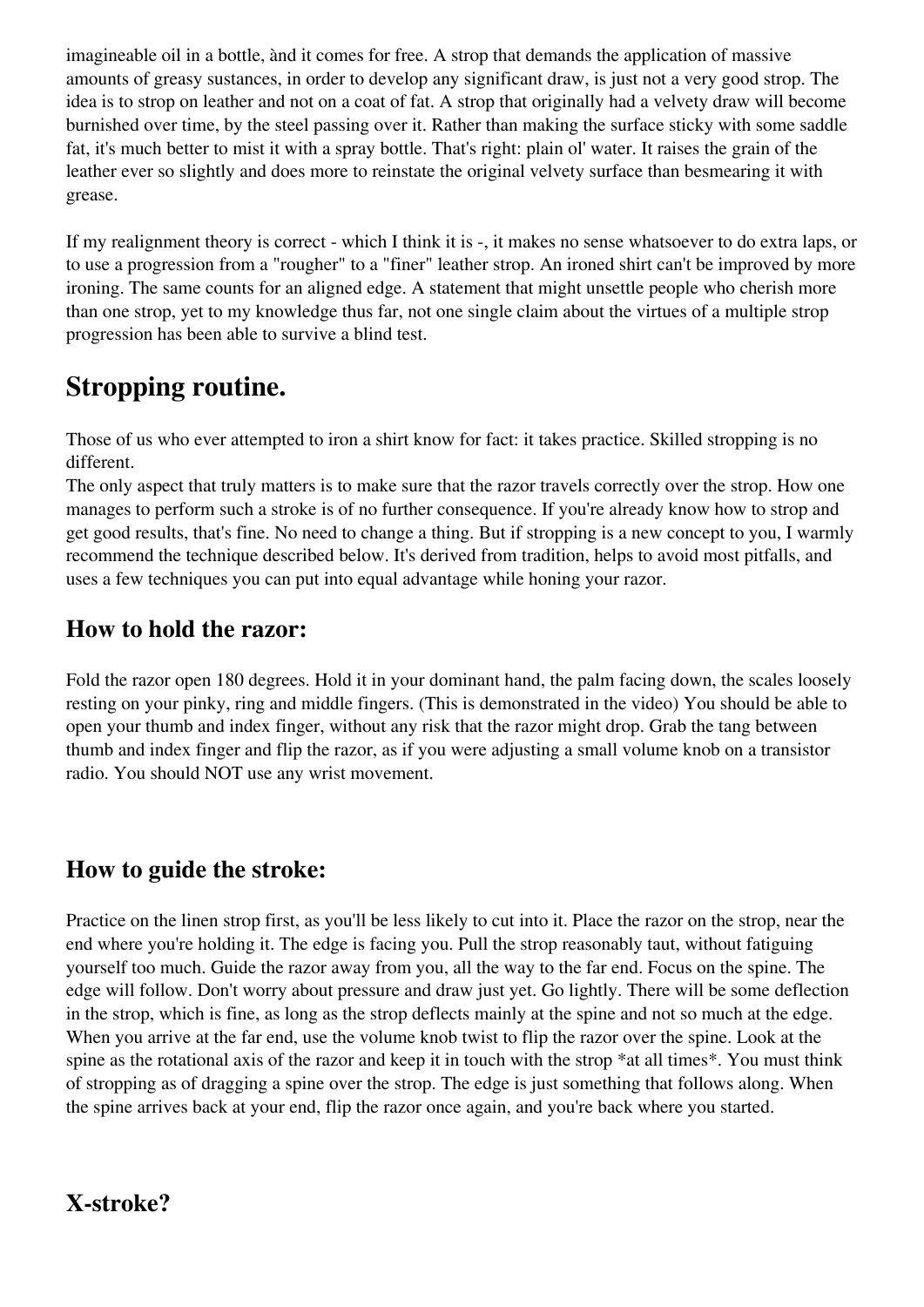Unlike a sharpening stone, a strop has enough flexibility to make good contact with a razor's edge, regardless that razor might be slightly out of true or the edge is carrying a smiling curve. Hence there is no real need for an X-stroke. There are no microscopical teeth to be aligned in the a diagonal direction, which is a stubborn myth.

Even so, your strop might lack the width to support the full length of the razor. That can be overcome by stropping X-style, or even diagonally, but I personally prefer to strop partially, meaning that I start stropping a number of strokes with the heel in constant contact, after which I gradually move over the middle to the toe, and stay there for an equal number of strokes.

I personally do not care much for 7.5cm (3") wide strops. At that width there is more tendency in the leather to cup, although a quality strop will not cup or twist, no matter the width of the strap. But I find them a bit bulky, they're more expensive, and if one possesses the skills for adept stropping, strop width becomes a total non-issue. The extra cost is better spend on a higher quality strop than on a wider one.

## **Pressure and tautness?**

As documented above, friction is important. The scientific formula to describe the concept of friction uses 3 important variables: The fist being the adhesion of the two objects rubbing together. It is obvious the steel of the razor can't be altered in that respect. The surface of the strop can be influenced within a narrow margin. It's good practice to kindle it a bit by rubbing it with the palm of the hand. As already mentioned, the natural oils of the skin keep the strop in condition, the rubbing pre-heats he leather (those who play billiards know that a few temperature degrees can have on a very obvious influence on friction). It also keeps the leather supple.

Yet our two remaining variables are really key when it comes to the desired friction. The first is pressure. The second is speed. Too much pressure should be avoided. It not only tends to bend the strop too much, but it deflects the razor, and it will do that at its most pliable part: the edge. That is one of he reasons to favor a strop that exerts some draw of its own. If the strop is so slick that we need to get all draw from applying pressure, the results will be mediocre at best. A good strop will invite you to apply a gentle pressure.

#### **How much?**

Enough to feel the friction as a slight resistance that needs to be overcome while the steel travels over the leather. It will be different on each strop. If you feel the friction, it's there. That is all it takes. If you need to push down real hard to feel any friction, then you're in trouble.

The final variable is speed. You need some speed. Not much, but some. Speeds brings kinetic energy into the equation. It's the same kind of energy that makes a blow with a hammer so much more efficient than an attempt to merely push a nail into the wall with equal force. If you move a razor at snail speed over a clean leather strop, nothing will happen. You can flip the razor as slowly and focused as you like, the stroke itself requires some speed. How much speed? Well, just pay attention next time your wife or mother wipes a grain of dust off your tuxedo.

## **How many strokes?**

It's impossible to give solid numbers, as it depends on the properties of the strop and how efficient you can manage to make use of it. Yet I will share the stroke counts that work for me.

On the linen component, we distinguish two uses: